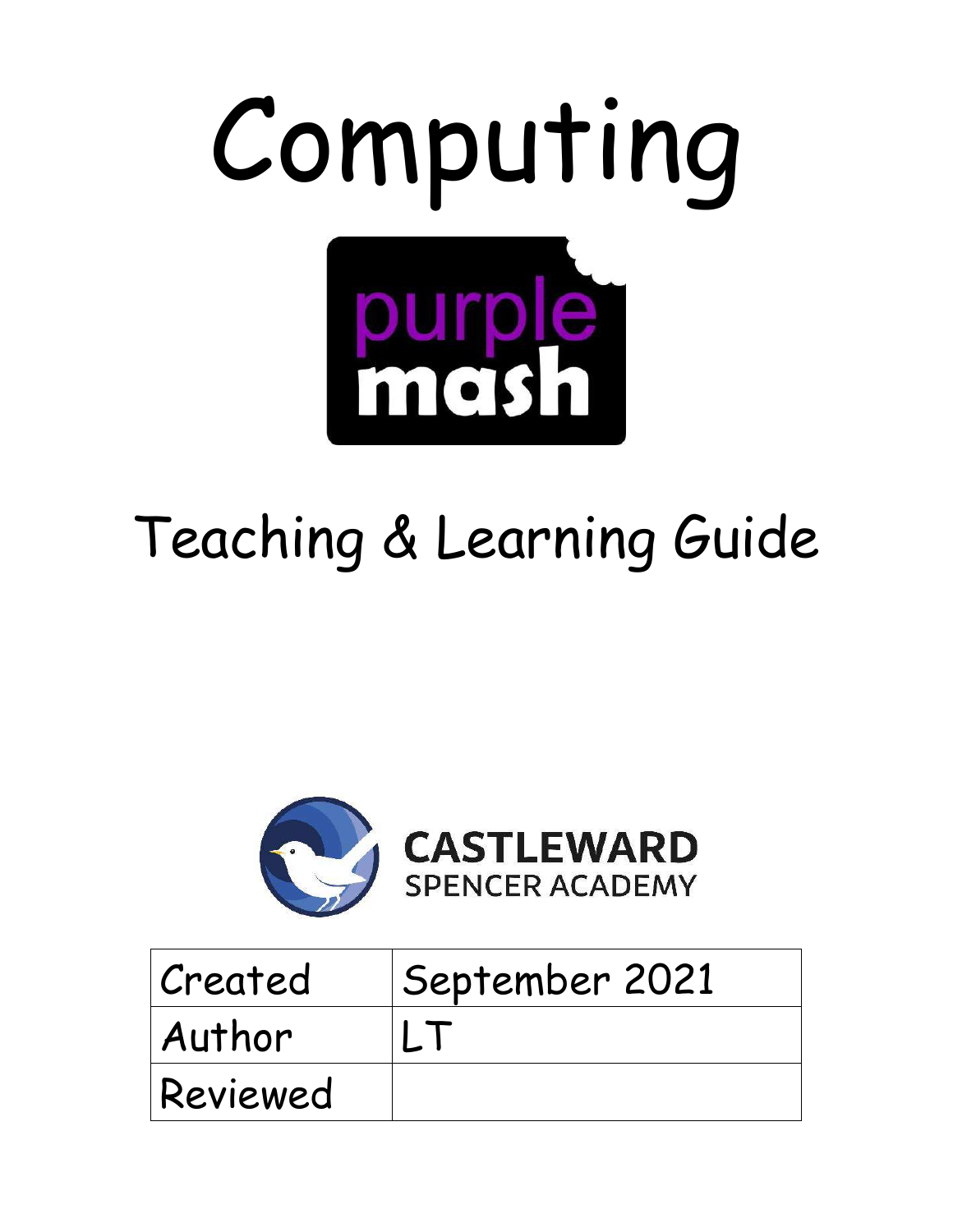### Contents

Aims

Curriculum Drivers

Teaching units

Progression documents

# Teaching Sequence

- 1. Long term planning
- 2. Accessing Units of Work
- 3. Planning Steps
- 4. Short term planning

# Online Safety

How to access Online Safety planning

Assessment for Learning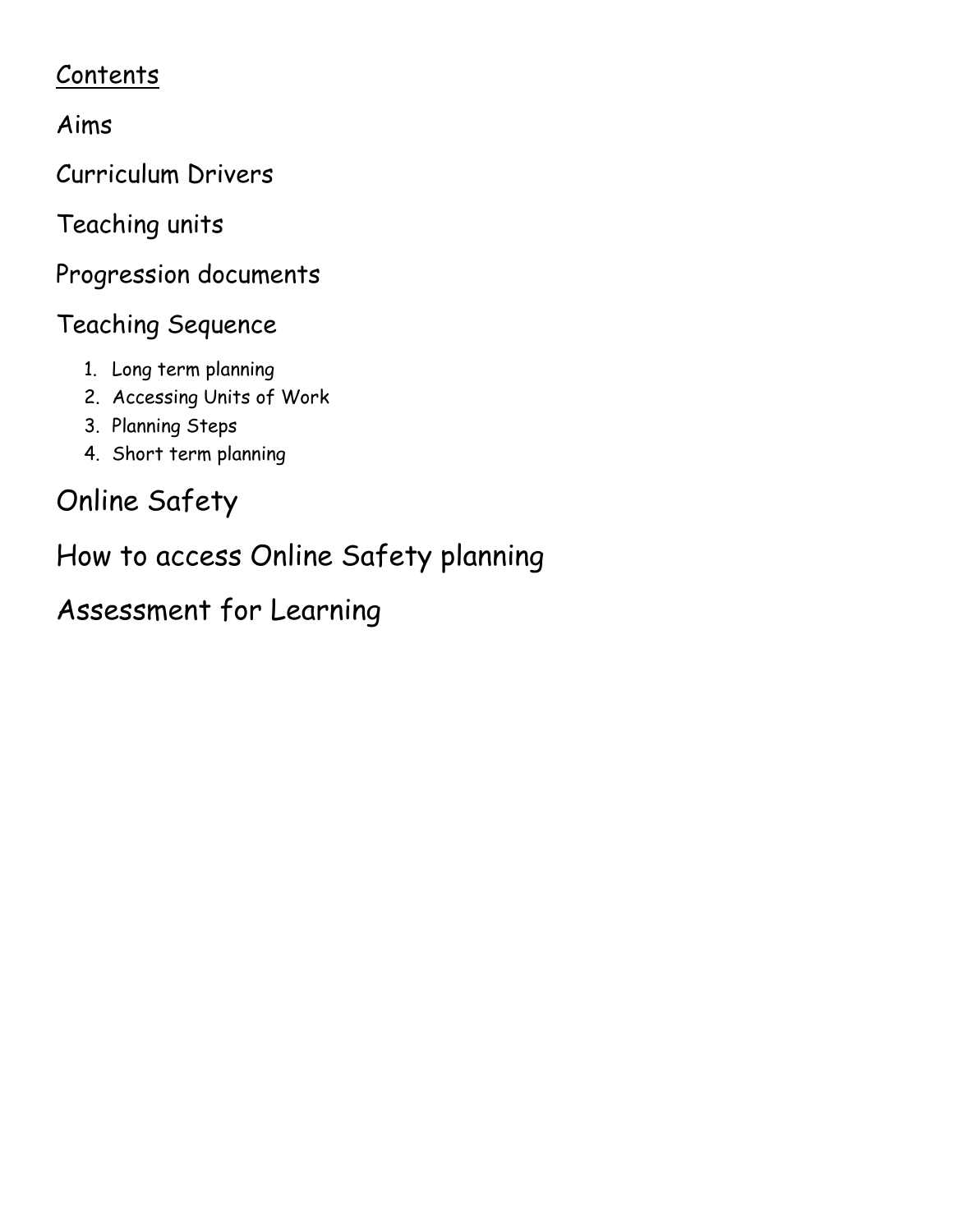# Aims

The Purple Mash Computing Scheme of Work is a powerful comprehensive resource aligned to the National Curriculum and EYFS Framework which supports schools with achieving excellence in Teaching & Learning for Computing. The Scheme of Work is intended to facilitate teachers in achieving the very best outcomes for pupils, regardless of starting points. It exposes pupils to a wide variety of skills, experiences and poignant real-life scenarios which supports the notion of Cultural Capital; providing the foundations that lead to well-rounded global citizens. It contains everything that is needed to deliver inspiring and engaging lessons whilst allowing for the flexibility to meet individual school needs. We have even included additional units that go beyond the expectations of the National Curriculum, whist also adding 'Catch up' units to close gaps in learning.

The Computing curriculum at Castleward Spencer Academy aims:

To ensure that every pupil has access to an appropriate number of sessions that are<br>relevant to current developing trends

- relevant to current developing trends and statutory requirements for Online Safety
- Encourage the children to "Be SMART" please see poster attached,
- Staff complete regular Online Safety training through NOS to stay up to date with any changes.
- All staff to have regular training on Purple Mash to ensure that we utalise the system.
- Teach children a broad range of Computing skills and use Crash Courses in coding to bridge any gaps. Computing should be taught for an hour, once a week.

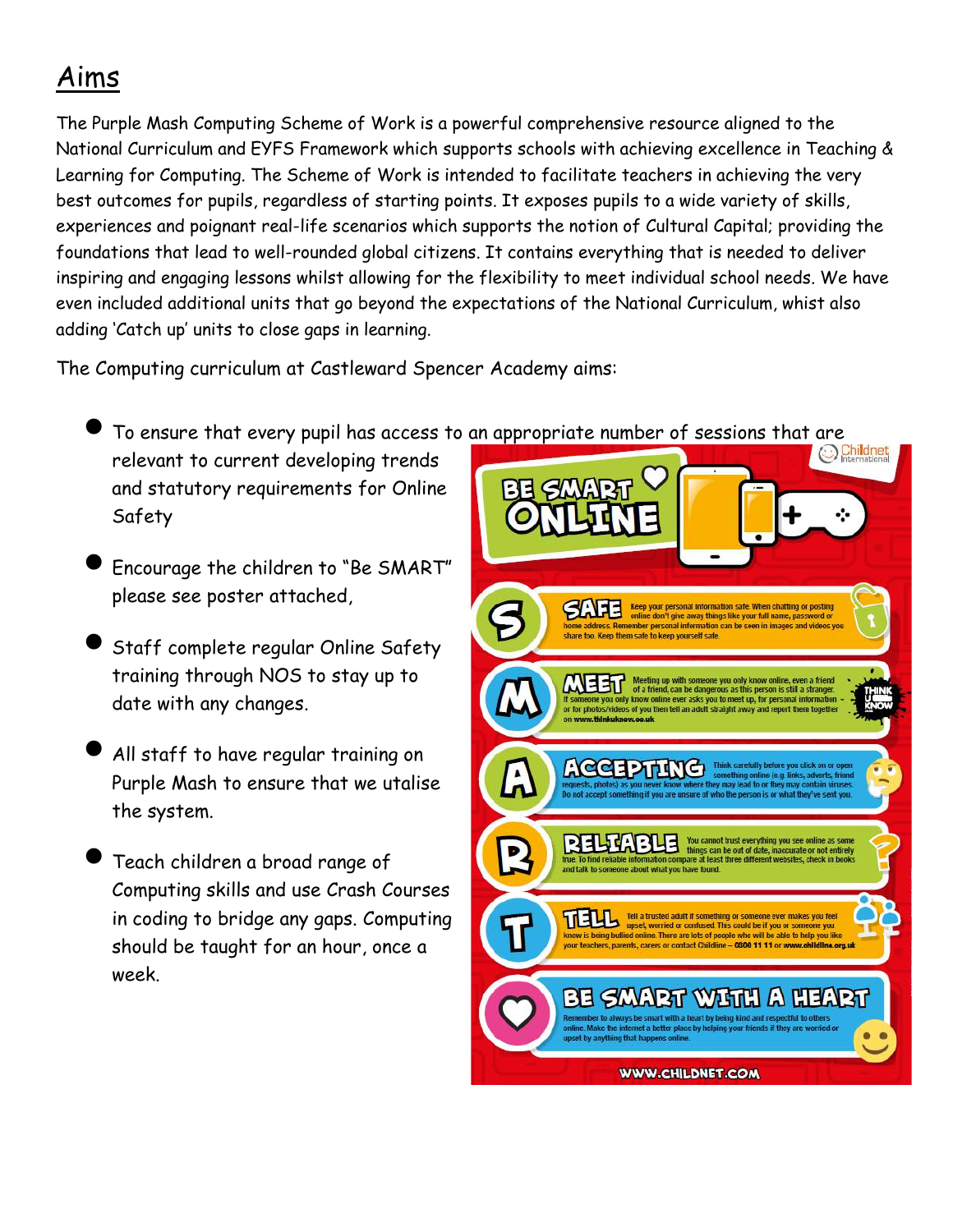### **Curriculum Drivers**



**Reading-** We firmly believe that if children can read well and read widely, they will be best placed to achieve in all areas of the curriculum. By the time pupils leave Castleward, they will be able to read with accuracy and fluency, to analyse what they have read and developed an enjoyment of reading for pleasure.

**Knowledge-** Knowledge is like glue that sticks information as well as learning together. When we have prior knowledge about a topic, we understand it better. Topics are personalised to meet the needs of the pupils who attend the school, ensuring that they have opportunities to apply prior knowledge to new learning experiences and developing reasoning and problem solving skills.

**Communication-** Pupils learn to articulate their ideas, feelings and understanding of new vocabulary in order to engage with others through spoken language. They become effective speakers and listeners empowering them to better understand themselves, each other and the world around them. Being able to effectively communicate allows pupils to develop and deepen their subject knowledge and understanding through talk in the classroom, which has been planned, designed, modelled, scaffolded and structured to enable them to learn the skills needed to communicate effectively.

### **Teaching Sequence**

#### **Long term Plan**

| <b>Week</b> | $\overline{2}$                                  | 3                                   | 4 | 5                       | 6                     |        | 8                                             | 9 | 10   | 11                                      | $12 \mid 13 \mid$ |            | 14                                                 | 15 | 16 17 18 19 20 21 22 23 24 25 26 27 28 29 |                                 |  |             |                           |  |                                |                 |                     | 30             | 31                                                        |
|-------------|-------------------------------------------------|-------------------------------------|---|-------------------------|-----------------------|--------|-----------------------------------------------|---|------|-----------------------------------------|-------------------|------------|----------------------------------------------------|----|-------------------------------------------|---------------------------------|--|-------------|---------------------------|--|--------------------------------|-----------------|---------------------|----------------|-----------------------------------------------------------|
| н           | <b>Online Safety</b><br><b>Exploring Purple</b> | <b>Unit 1.1</b><br>&<br><b>Mash</b> |   |                         | Unit 1.2<br>& Sorting |        | <b>Unit 1.3</b><br><b>Grouping Pictograms</b> |   |      | <b>Unit 1.4</b><br><b>Lego Builders</b> |                   |            | <b>Unit 1:5</b><br><b>Maze</b><br><b>Explorers</b> |    | <b>Animated Story</b>                     | <b>Unit 1.6</b><br><b>Books</b> |  |             | <b>Unit 1.7</b><br>Coding |  |                                | <b>Unit 1.8</b> | <b>Spreadsheets</b> |                | <b>Unit 1.9</b><br><b>Technology</b><br>outside<br>school |
| <b>YEAR</b> | Weeks $-4$                                      |                                     |   | <b>Weeks</b>            |                       |        | $Weeks - 3$                                   |   |      | $Weeks - 3$                             |                   |            | Weeks-3                                            |    | $Weeks - 5$                               |                                 |  | $Weeks - 6$ |                           |  | $Weeks - 3$                    |                 |                     | $Weeks - 2$    |                                                           |
|             | <b>Programs</b> – Various                       |                                     |   | <b>Programs</b><br>2DIY |                       | 2Count | $Programs -$                                  |   | 2DIY | <b>Programs</b>                         |                   | <b>2Ga</b> | <b>Programs-</b>                                   |    | $Programs -$<br>2Create A Story           |                                 |  |             | <b>Programs-2Code</b>     |  | <b>Programs-</b><br>2Calculate |                 |                     | <b>Various</b> | Programs-                                                 |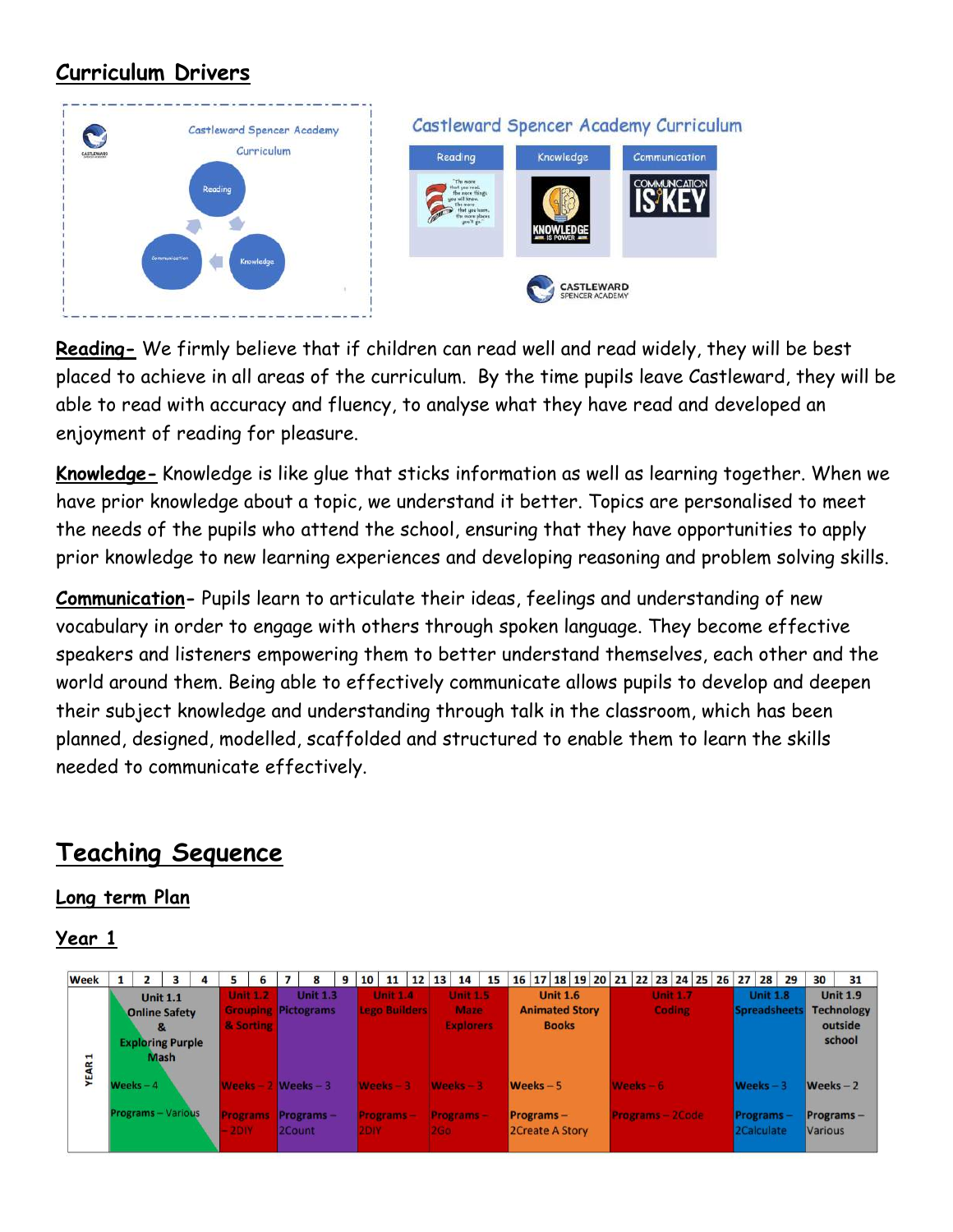### **Year 2**

### **Year 3 and 4**

| <b>Week</b>                 | $\overline{2}$                          | 3      | 4 | 5 | 6 |                                          | 8                                       | 9 | 10 |                                       | $11 \quad 12$ | <b>13</b> | 14                                     | 15              | 16 | 17                                   |                                     | 18 19 20 21 22 23 24 25 26 |      |           |      |                                                         | 27                                  |                        | 28 29                | 30                                                   | 31              | 32              |                                                            |
|-----------------------------|-----------------------------------------|--------|---|---|---|------------------------------------------|-----------------------------------------|---|----|---------------------------------------|---------------|-----------|----------------------------------------|-----------------|----|--------------------------------------|-------------------------------------|----------------------------|------|-----------|------|---------------------------------------------------------|-------------------------------------|------------------------|----------------------|------------------------------------------------------|-----------------|-----------------|------------------------------------------------------------|
| A                           | Number of Weeks - 6                     | Coding |   |   |   |                                          | <b>Unit 3.2</b><br><b>Online safety</b> |   |    | <b>Unit 3.3</b><br><b>Spreadsheet</b> |               |           | <b>Touch Typing</b>                    | <b>Unit 3.4</b> |    |                                      | <b>Unit 3.5</b><br>Email            | (including email safety)   |      |           |      | <b>Unit 3.6</b><br><b>Branching</b><br><b>Databases</b> |                                     | <b>Unit 3.7</b>        | <b>Simulations</b>   |                                                      | <b>Unit 3.8</b> | <b>Graphing</b> |                                                            |
| <b>YEAR 3 &amp; 4 CYCLE</b> | <b>Main Programs - 2Code</b>            |        |   |   |   | $Weeks - 3$<br>Programs-                 |                                         |   |    | $Weeks - 3$                           |               |           | $Weeks - 4$                            |                 |    | Weeks $-6$                           |                                     |                            |      |           |      | Weeks $-4$                                              |                                     | Weeks $-3$             | Programs-            |                                                      | Weeks $-3$      |                 |                                                            |
|                             | See table below for<br><b>breakdown</b> |        |   |   |   | Various                                  |                                         |   |    | Programs -<br>2Calculate              |               |           | Programs - 2Type                       |                 |    | Programs - 2Email,<br>2Connect, 2DIY |                                     |                            |      |           |      | Programs-<br>2Question                                  |                                     | 2Simulate,<br>2Publish |                      |                                                      | 2Graph          | Programs-       |                                                            |
| <b>Week</b>                 | $\overline{2}$                          | 3      | 4 | 5 | 6 |                                          | 8                                       | 9 | 10 |                                       | $11 \quad 12$ | <b>13</b> | 14                                     | 15 <sup>1</sup> | 16 | 17                                   |                                     | 18 19 20 21 22 23 24 25    |      |           |      |                                                         | $26$ 27 28                          |                        |                      |                                                      | 29 30 31        | 32              | 33                                                         |
|                             | Number of Weeks - 6                     | Coding |   |   |   |                                          | <b>Unit 4.2</b><br><b>Online safety</b> |   |    |                                       |               |           | <b>Unit 4.3</b><br><b>Spreadsheets</b> |                 |    | <b>Writing for different</b>         | <b>Unit 4.4</b><br><b>audiences</b> |                            |      | Unit 4.5  | Logo |                                                         | <b>Unit 4.6</b><br><b>Animation</b> |                        |                      | <b>Unit 4.7</b><br><b>Effective</b><br><b>Search</b> |                 |                 | <b>Unit 4.8</b><br><b>Hardware</b><br><b>Investigators</b> |
| YEAR 3 & 4 CYCLE B          | <b>Main Programs - 2Code</b>            |        |   |   |   | $Weeks - 4$<br><b>Programs</b> - Various |                                         |   |    | Weeks $-6$                            |               |           |                                        |                 |    | $Weeks - 5$                          |                                     |                            |      | Weeks-4   |      |                                                         | $Weeks - 3$                         |                        | $Weeks - 3$          |                                                      |                 | Weeks $-2$      |                                                            |
|                             | See table below for<br>breakdown        |        |   |   |   |                                          |                                         |   |    |                                       |               |           | Programs - 2Calculate                  |                 |    | Programs - 2Email,<br>2Connect, 2DIY |                                     |                            | Logo | Programs- |      |                                                         | Programs-<br>2Animate               |                        | Programs-<br>Browser |                                                      |                 |                 |                                                            |

\* There is an optional unit 4.9 - Making Music that can be used in addition to the above units. It is a four week unit.

#### **Coding Breakdown**

| <b>YEAR 3 &amp; 4</b><br><b>CYCLE A</b> | <b>Review previous</b><br>coding - Year 3.<br>Lesson 1 | Simulating a<br>physical system -<br>Year 3, Lesson 2                 | Making a timer $-$<br>Year 4, Lesson 4    | Debugging - Year 3, Making a control<br>Lesson 6     | simulation - Year 4,<br>Lesson 5 | Decomposition and<br>Abstraction - Year<br>4. Lesson 6 |
|-----------------------------------------|--------------------------------------------------------|-----------------------------------------------------------------------|-------------------------------------------|------------------------------------------------------|----------------------------------|--------------------------------------------------------|
| <b>YEAR 3 &amp; 4</b><br><b>CYCLE B</b> | <b>Review previous</b><br>coding, Y4, lesson 1         | Introducing 'if'<br>statements - Year<br>$2 \cdot 1$ accord $2 \cdot$ | 'if/else' statements<br>-Year 4, Lesson 2 | Repetition – Year 3, Repeat until - Year<br>Lesson 5 | 4, Lesson 3                      | Variables - Year 3.<br>Lesson 4                        |

#### **Year 5**

| <b>Week</b>      | $\overline{2}$ | $\overline{\mathbf{3}}$                      | $\overline{a}$                   | 5 | 6 |                | 8                                                                    | 9 | 10 | 11                                  | 12                  | 13              | 14 | 15 |           |                                                                                 |  |                                    |                 |  |                     | 16 17 18 19 20 21 22 23 24 25 26 27 28                                                 | 29          |                                              |                 | 30 31 32 |
|------------------|----------------|----------------------------------------------|----------------------------------|---|---|----------------|----------------------------------------------------------------------|---|----|-------------------------------------|---------------------|-----------------|----|----|-----------|---------------------------------------------------------------------------------|--|------------------------------------|-----------------|--|---------------------|----------------------------------------------------------------------------------------|-------------|----------------------------------------------|-----------------|----------|
| S<br><b>YEAR</b> |                | Number of Weeks - 6<br>Main Programs - 2Code | <b>Unit 5.1</b><br><b>Coding</b> |   |   | <b>Various</b> | <b>Unit 5.2</b><br><b>Online safety</b><br>$Weeks - 3$<br>Programs - |   |    | Weeks $-6$<br>Programs - 2Calculate | <b>Spreadsheets</b> | <b>Unit 5.3</b> |    |    | Programs- | <b>Unit 5.4</b><br><b>Databases</b><br>Weeks $-4$<br>2Question,<br>2Investigate |  | <b>Game Creator</b><br>$Weeks - 5$ | <b>Unit 5.5</b> |  | $Weeks - 4$<br>Make | <b>Unit 5.6</b><br><b>3D Modelling</b><br>Programs - 2DIY 3D Programs -<br>2Design and | $Weeks - 4$ | <b>Concept Maps</b><br>Programs-<br>2Connect | <b>Unit 5.7</b> |          |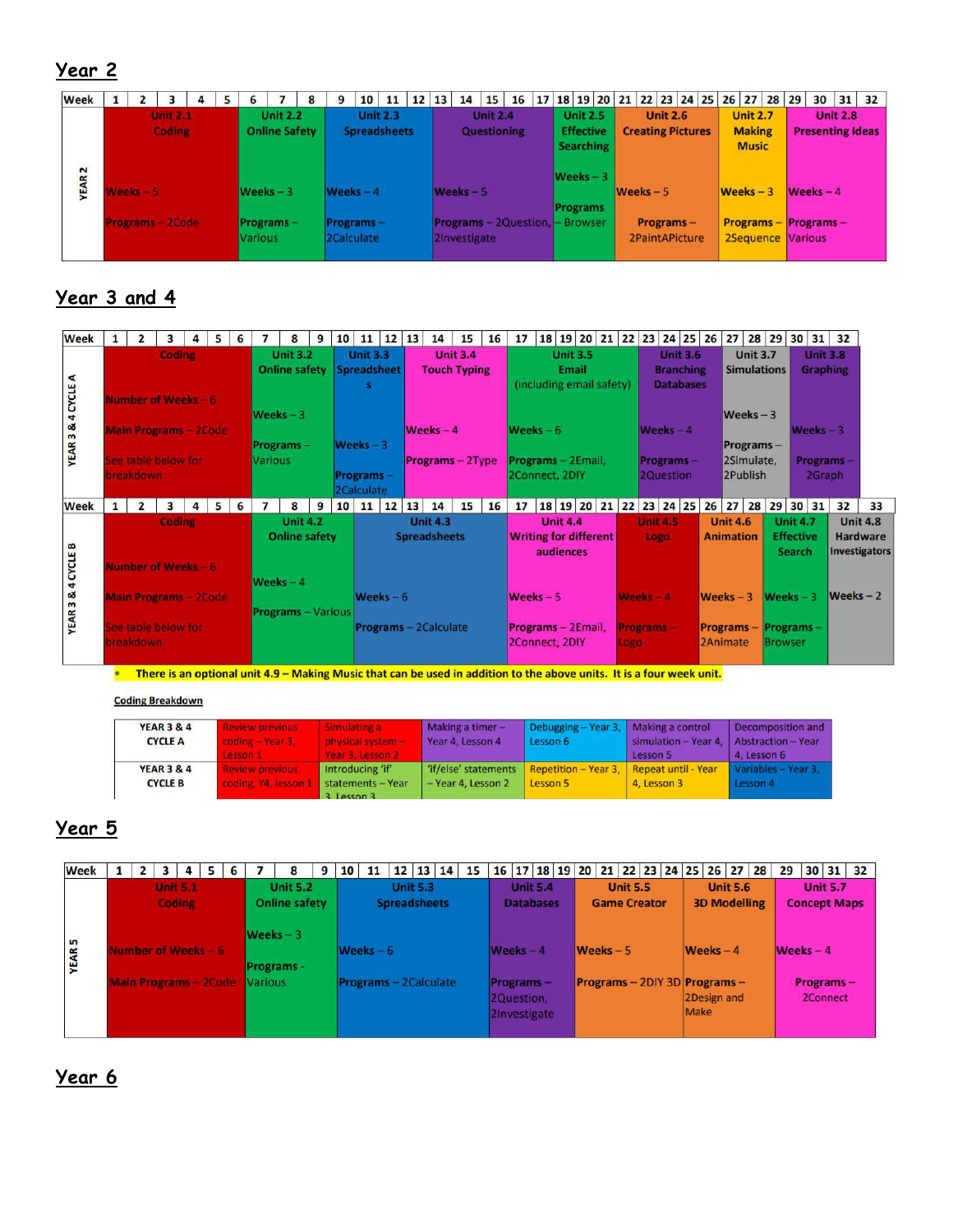| <b>Week</b> | $\mathbf{1}$                                                     | $\overline{2}$ | 3 | 4                                |  | 5 | 6 |                | 8                                                  | 9                         | 10                                                  |                 | $11 \mid 12 \mid 13$ | 14 | 15                                     |                                    |  |         |                 |                        | 16 17 18 19 20 21 22 23 24 25 26 27 | 28 | 29         | 30                                                           | $31 \mid 32$ |  |
|-------------|------------------------------------------------------------------|----------------|---|----------------------------------|--|---|---|----------------|----------------------------------------------------|---------------------------|-----------------------------------------------------|-----------------|----------------------|----|----------------------------------------|------------------------------------|--|---------|-----------------|------------------------|-------------------------------------|----|------------|--------------------------------------------------------------|--------------|--|
|             |                                                                  |                |   | <b>Unit 6.1</b><br><b>Coding</b> |  |   |   |                | <b>Unit 6.2</b><br><b>Online safety</b>            |                           |                                                     | <b>Unit 6.3</b> | <b>Spreadsheets</b>  |    |                                        | <b>Unit 6.4</b><br><b>Blogging</b> |  |         | <b>Unit 6.5</b> | <b>Text Adventures</b> | <b>Unit 6.6</b><br><b>Networks</b>  |    |            | <b>Unit 6.7</b><br><b>Quizzing</b>                           |              |  |
| YEAR 6*     |                                                                  |                |   | Number of Weeks - 6              |  |   |   | Weeks $-2$     |                                                    |                           | $Weeks - 5$                                         |                 |                      |    | Weeks $-5$                             |                                    |  | Weeks-5 |                 |                        | Weeks $-3$                          |    | Weeks $-6$ |                                                              |              |  |
|             |                                                                  |                |   | Main Programs - 2Code            |  |   |   | <b>Various</b> | Programs -                                         |                           |                                                     |                 |                      |    | Programs - 2Calculate Programs - 2Blog |                                    |  |         | 2Connect        | Programs - 2Code,      |                                     |    |            | Programs - 2Quiz, 2DIY,<br><b>Text Toolkit, 2Investigate</b> |              |  |
|             |                                                                  |                |   |                                  |  |   |   |                |                                                    |                           | <b>Unit 6.9</b>                                     |                 |                      |    |                                        |                                    |  |         |                 |                        |                                     |    |            |                                                              |              |  |
|             | <b>Unit 6.8</b><br><b>Understanding Binary</b>                   |                |   |                                  |  |   |   |                |                                                    | <b>Spreadsheets (with</b> |                                                     |                 |                      |    |                                        |                                    |  |         |                 |                        |                                     |    |            |                                                              |              |  |
|             |                                                                  |                |   |                                  |  |   |   |                |                                                    |                           | <b>Microsoft Excel or</b><br><b>Google Sheets</b> ) |                 |                      |    |                                        |                                    |  |         |                 |                        |                                     |    |            |                                                              |              |  |
|             | (Optional Unit)<br>Number of Lessons - 4<br>Main Program - 2Code |                |   |                                  |  |   |   |                | (Optional Unit)<br>Number of Lessons - 8           |                           |                                                     |                 |                      |    |                                        |                                    |  |         |                 |                        |                                     |    |            |                                                              |              |  |
|             |                                                                  |                |   |                                  |  |   |   |                | Main program - MS<br><b>Excel or Google Sheets</b> |                           |                                                     |                 |                      |    |                                        |                                    |  |         |                 |                        |                                     |    |            |                                                              |              |  |

### **Progression within Computing**

It is important to know where the children should be in terms of their age and year group.

| O<br>w. |  |
|---------|--|
|         |  |

|                                                                                                                                                                                                           | <b>Computer Science</b>                                                                                                                                                                                                                                                                                                                                                                                              |                                                                                                                                                                                                                                                                                                          | <b>Information Technology</b>                                                                                                                                                                                                                                                                                                                                          |                                                                                                                                                                                                                                                                         | <b>Digital Literacy</b>                                                                                                                                                                                                                                                                                      |
|-----------------------------------------------------------------------------------------------------------------------------------------------------------------------------------------------------------|----------------------------------------------------------------------------------------------------------------------------------------------------------------------------------------------------------------------------------------------------------------------------------------------------------------------------------------------------------------------------------------------------------------------|----------------------------------------------------------------------------------------------------------------------------------------------------------------------------------------------------------------------------------------------------------------------------------------------------------|------------------------------------------------------------------------------------------------------------------------------------------------------------------------------------------------------------------------------------------------------------------------------------------------------------------------------------------------------------------------|-------------------------------------------------------------------------------------------------------------------------------------------------------------------------------------------------------------------------------------------------------------------------|--------------------------------------------------------------------------------------------------------------------------------------------------------------------------------------------------------------------------------------------------------------------------------------------------------------|
| Understand what<br>algorithms are; how they are<br>implemented as programs.<br>on digital devices; and<br>that programs execute<br>by following precise and<br>unambiguous instructions.                  | Create and debug simple<br>programs.                                                                                                                                                                                                                                                                                                                                                                                 | Use logical reasoning to<br>predict the behaviour of<br>simple programs.                                                                                                                                                                                                                                 | Use technology purposefully<br>to create, organize, store.<br>manipulate and retrieve<br>digital content.                                                                                                                                                                                                                                                              | Recognise common uses<br>of information technology<br>beyond school.                                                                                                                                                                                                    | Use technology safely<br>and respectfully, leaping<br>personal information<br>private; identify where to<br>go for help and support<br>when they have concerns.<br>about contant or contact on<br>the internet or other online<br>technologies.                                                              |
| Children understand that<br>an algorithm is a set of<br>instructions used to solve<br>a problem or achieve an<br>odyective, They know that<br>an algorithm written for a<br>computer is called a program. | Children can work out what<br>is wrong with a simple-<br>algorithm when the steps<br>are out of order, e.g. The<br>Wrocu Sandwich in Purnkr<br>Math and can write their<br>own single algorithm.<br># a Colouring in + Bird<br>activity. Children know that<br>an anxiositied cutcome is<br>due to the code they have<br>created and can make logical<br>attempts to fix the code, e.g.<br>Bubbles activity in 2Code | When looking at a program.<br>children can read code one<br>line at a time and make<br>good attempts to envision<br>the bigger picture of the<br>overall effect of the program<br>Children can for example.<br>interpret where the turtle in<br>20s challenges will end up<br>at the end of the program. | Children are able to cort.<br>collate, edit and store simple<br>digital content e.g. children.<br>can name, save and nitrieve<br>their work and follow simple.<br>instructions to access online<br>requeresc use Purzile Machi<br>20uiz example (sorting<br>shapes), 2 Code design mode<br>manipulating backgrounds!<br>or using pictogram software<br>such as 2Count. | Children proterstand what<br>is insant by technology and<br>can identify a variety of<br>examples both in and out<br>of school. They can make a<br>distinction indween objects.<br>that use modern technology<br>and those that do not e.g. a<br>microwave us, a chair. | Chitaken understand the<br>Importance of keeping<br>information, such as their<br>usernames and passwords.<br>private and activity<br>demonstrate this in leasons.<br>Children take awnership of<br>their work and save this in<br>their own private space such<br>au thier My Work Folder on<br>Parole Mash |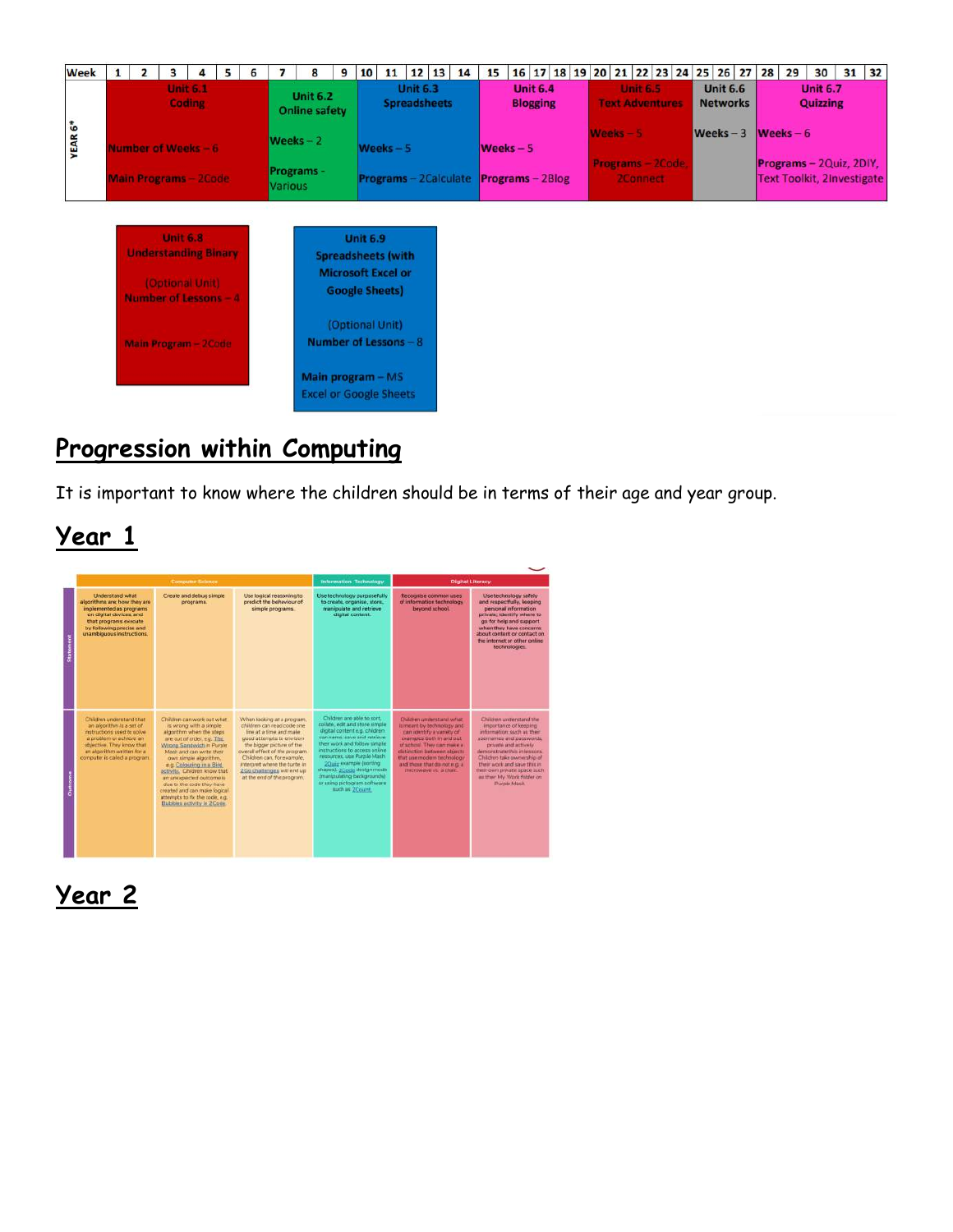|                  |                                                                                                                                                                                                                                                                                 | <b>Computer Science</b>                                                                                                                                                                                                                                                             |                                                                                                                                                                                                                            | <b>Information Technology</b>                                                                                                                                                                                                                                                                                                                                                                                                                                                              |                                                                                                                                                                                                                                                                                                                                                                                                                                               | <b>Digital Literacy</b>                                                                                                                                                                                                                                                                                                                                                                                                 |
|------------------|---------------------------------------------------------------------------------------------------------------------------------------------------------------------------------------------------------------------------------------------------------------------------------|-------------------------------------------------------------------------------------------------------------------------------------------------------------------------------------------------------------------------------------------------------------------------------------|----------------------------------------------------------------------------------------------------------------------------------------------------------------------------------------------------------------------------|--------------------------------------------------------------------------------------------------------------------------------------------------------------------------------------------------------------------------------------------------------------------------------------------------------------------------------------------------------------------------------------------------------------------------------------------------------------------------------------------|-----------------------------------------------------------------------------------------------------------------------------------------------------------------------------------------------------------------------------------------------------------------------------------------------------------------------------------------------------------------------------------------------------------------------------------------------|-------------------------------------------------------------------------------------------------------------------------------------------------------------------------------------------------------------------------------------------------------------------------------------------------------------------------------------------------------------------------------------------------------------------------|
| <b>Statement</b> | <b>Understand what</b><br>algorithms are: how they are<br>implemented as programs<br>on digital devices; and<br>that programs execute<br>by following precise and<br>unambiguous instructions.                                                                                  | Create and debug simple<br>programs.                                                                                                                                                                                                                                                | Use logical reasoning to<br>predict the behaviour of<br>simple programs.                                                                                                                                                   | Use technology purposefully<br>to create, organise, store,<br>manipulate and retrieve<br>digital content.                                                                                                                                                                                                                                                                                                                                                                                  | Recognise common uses<br>of information technology<br>beyond school.                                                                                                                                                                                                                                                                                                                                                                          | Use technology safely<br>and respectfully, keeping<br>personal information<br>private: identify where to<br>go for help and support<br>when they have concerns.<br>about content or contact on<br>the internet or other online.<br>technologies.                                                                                                                                                                        |
| <b>Outcome</b>   | Children can explain that<br>an algorithm is a set of<br>instructions to complete<br>a task. When designing<br>simple programs, children<br>show an awareness of the<br>need to be precise with their<br>algorithms so that they can<br>be successfully converted<br>into code. | Children can create a simple<br>program that achieves a<br>specific purpose. They can<br>also identify and correct<br>some errors, e.g. Debug<br>Challenges: Chimp.<br>Children's program designs<br>display a growing awareness<br>of the need for logical.<br>programmable steps. | Children can identify the<br>parts of a program that<br>respond to specific events<br>and initiate specific actions.<br>For example, they can write<br>a cause and effect sentence<br>of what will happen in a<br>program. | Children demonstrate an-<br>ability to organise data using.<br>for example, a database such<br>as 2liwestigate and can<br>retrieve specific data for<br>conducting simple searches.<br>Children are able to edit<br>more complex digital data<br>such as music compositions<br>within 2Sequence, Children.<br>are confident when creating.<br>naming, saving and retrieving.<br>content. Children use a<br>range of media in their digital<br>content including photos, text<br>and sound. | Children can effectively.<br>retrieve relevant, purposeful<br>digital content using a<br>search engine. They can<br>apply their learning of<br>effective searching beyond.<br>the classroom. They can<br>share this knowledge, e.g.<br>2Publish example template.<br>Children make lirks between<br>technology they see around<br>them, coding and multimedia<br>work they do in school e.g.<br>animations, interactive code<br>and programs. | Children know the<br>implications of inappropriate<br>coline searches. Children<br>begin to understand<br>how things are shared<br>electronically such as<br>posting work to the Pulple<br>Mash display board. They<br>develop an understanding of<br>using email safely by using<br>ZReapond activities on<br>Purple Mash and know ways<br>of reporting inappropriate<br>behaviours and content to a<br>trusted adult. |

|                                                                                                                                                                                                                                                                                                                                                                                                       | <b>Computer Science</b>                                                                                                                                                                                                                                                                                                                                                                                                                                                                        |                                                                                                                                                                                                                                                                                                                                                                                                                                                                                                                                                                                         |                                                                                                                                                                                                                                                                                                                                                                                      | <b>Information Technology</b>                                                                                                                                                                                                                               |                                                                                                                                                                                                                                                                                                                                                                                | <b>Digital Literacy</b>                                                                                                                                                                                                                                                                                                                                                                                                                                                                                           |
|-------------------------------------------------------------------------------------------------------------------------------------------------------------------------------------------------------------------------------------------------------------------------------------------------------------------------------------------------------------------------------------------------------|------------------------------------------------------------------------------------------------------------------------------------------------------------------------------------------------------------------------------------------------------------------------------------------------------------------------------------------------------------------------------------------------------------------------------------------------------------------------------------------------|-----------------------------------------------------------------------------------------------------------------------------------------------------------------------------------------------------------------------------------------------------------------------------------------------------------------------------------------------------------------------------------------------------------------------------------------------------------------------------------------------------------------------------------------------------------------------------------------|--------------------------------------------------------------------------------------------------------------------------------------------------------------------------------------------------------------------------------------------------------------------------------------------------------------------------------------------------------------------------------------|-------------------------------------------------------------------------------------------------------------------------------------------------------------------------------------------------------------------------------------------------------------|--------------------------------------------------------------------------------------------------------------------------------------------------------------------------------------------------------------------------------------------------------------------------------------------------------------------------------------------------------------------------------|-------------------------------------------------------------------------------------------------------------------------------------------------------------------------------------------------------------------------------------------------------------------------------------------------------------------------------------------------------------------------------------------------------------------------------------------------------------------------------------------------------------------|
| Design, write and<br>debug programs that<br>accomplish specific<br>goals, including<br>controlling or simulating<br>physical systems:<br>solve problems by<br>decomposing them into<br>smaller parts.                                                                                                                                                                                                 | Use sequence, selection<br>and repetition in<br>programs; work with<br>variables and various<br>forms of input and<br>output.                                                                                                                                                                                                                                                                                                                                                                  | Use logical reasoning<br>to explain how some<br>simple algorithms<br>work and to detect<br>and correct errors<br>in algorithms and<br>programs.                                                                                                                                                                                                                                                                                                                                                                                                                                         | Understand computer<br>networks, including<br>the internet: how they<br>can provide multiple<br>services, such as the<br>World Wide Web, and<br>the opportunities they<br>offer for communication<br>and collaboration.                                                                                                                                                              | Use search technologies<br>effectively, appreciate<br>how results are<br>selected and ranked.<br>and be discerning<br>in evaluating digital<br>content.                                                                                                     | Select, use and combine<br>a variety of software<br>finduding internet<br>services) on a range of<br>digital devices to design<br>and create a range of<br>programs, systems and<br>content that accomplish<br>given goals, including<br>collecting, analysing.<br>evaluating and<br>presenting data and<br>information.                                                       | Use technology<br>safely, respectfully<br>and responsibly.<br>recognise acceptable/<br>unacceptable<br>behaviour: identify a<br>range of ways to report<br>concern about content<br>and contact.                                                                                                                                                                                                                                                                                                                  |
| Children can turn a<br>simple real-ife situation<br>Into an algorithm<br>for a program by<br>deconstructing it into<br>manageable parts.<br>Their design shows that<br>they are thinking of the<br>desired task and how<br>this translates into code.<br>Children can identify<br>Dutcome<br>an error within their<br>program that prevents<br>it following the desired<br>algorithm and then fix it. | Children demonstrate<br>the ability to design<br>and code a program<br>that follows a simple<br>sequence. They<br>experiment with timers<br>to achieve repetition<br>effects in their<br>programs. Children are<br>beginning to understand<br>the difference in the<br>effect of using a timer<br>command rather than a<br>reneat command when<br>creating repetition<br>effects: Children<br>understand how<br>variables can be used to<br>store information while a<br>program is executing. | Children's designs for<br>their programs show<br>that they are thinking<br>of the structure of a<br>program in jogical.<br>achievable steps<br>and absorbing some<br>new knowledge of<br>coding structures. For<br>example. If statements,<br>repetition and variables.<br>They make good<br>attempts to 'step<br>through' more complex<br>code in order to identify<br>errors in algorithms and<br>can correct this e.g.<br>traffic light algorithm<br>in 20ede, in programs<br>such as Logo, they can<br>'read' programs with<br>several steps and predict<br>the outcome accurately. | Children can list a range<br>of ways that the internet<br>can be used to provide<br>different methods.<br>of communication.<br>They can use some<br>of these methods of<br>communication, e.g.<br>being able to open.<br>respond to and attach<br>files to emails using<br><b>2Email</b> They can<br>describe appropriate<br>email conventions when<br>communicating in this<br>way. | Children can carry out<br>simple searches to<br>retrieve digital content.<br>They understand<br>that to do this, they<br>are connecting to the<br>internet and using a<br>search engine such as<br>Purple Mash search or<br>informat-wide search<br>engines | Children can collect.<br>analyse, evaluate<br>and present data and<br>information using a<br>selection of software.<br>e.g. using a branching<br>database (2Question).<br>using software such as<br>2Graph, Children can<br>consider what software<br>is most appropriate<br>for a given task. They<br>can create purposeful<br>content to attach to<br>emails, e.g. 2Respond. | Children demonstrate<br>the importance of having<br>a secure password.<br>and not sharing this<br>with anyone else.<br>Furthermore, children<br>can explain the negative<br>Implications of failure<br>to keep passwords<br>safe and secure.<br>They understand the<br>importance of staving<br>safe and the importance<br>of their conduct<br>when using familiar.<br>communication tools.<br>such as 2Email in Putple<br>Mash: They know more<br>than one way to report<br>unacceptable content<br>and contact. |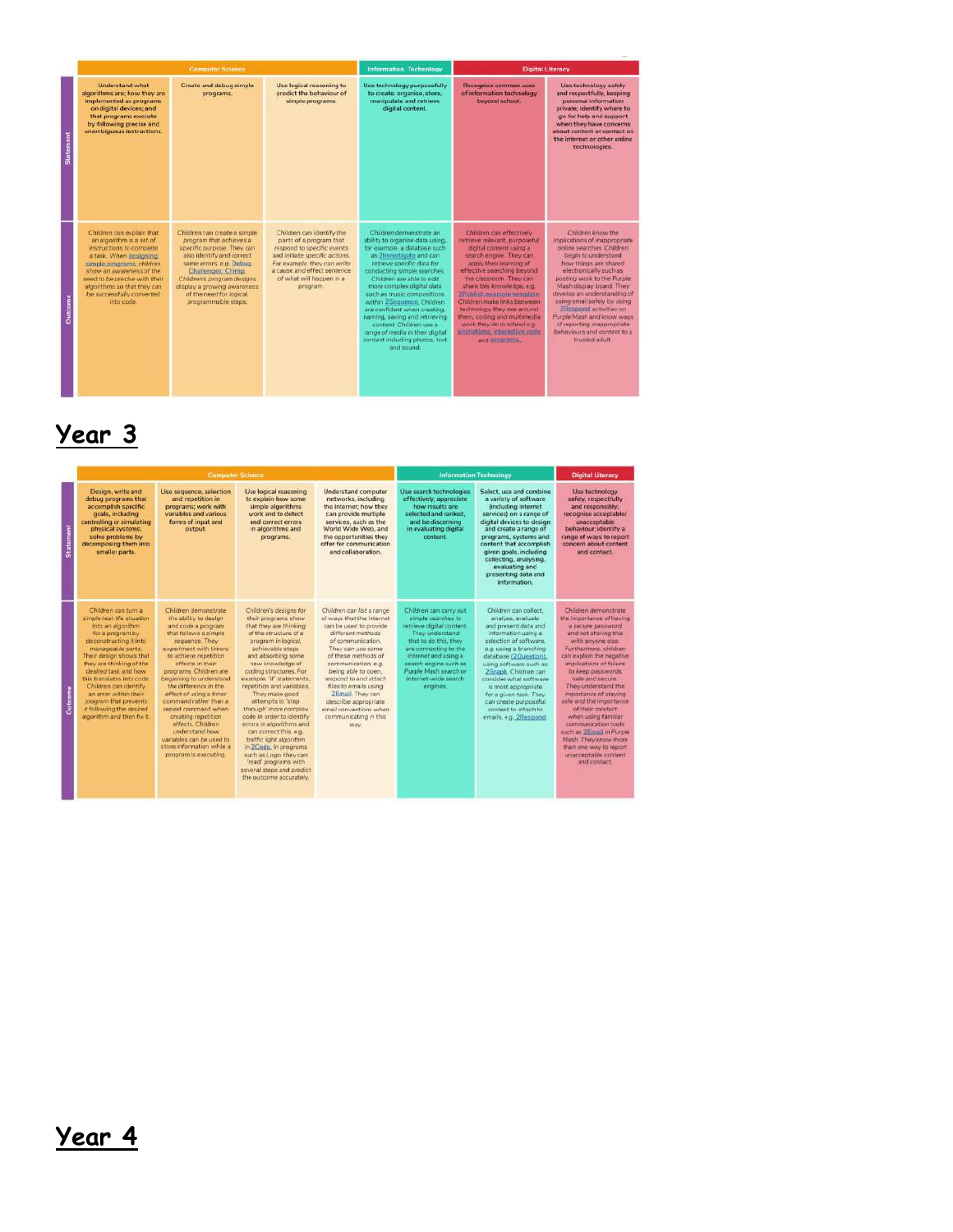|                                                                                                                                                                                                                                                                                                                                                                                                                                                                                                                                                                                                                                                                                                                                                                                                                                                                                                                                                                                                            | <b>Camputer Science</b>                                                                                                                                                                                                                                                                                                                                                                                                                                                                                                                                                              |                                                                                                                                                                                                                                                                                                                             | <b>Information Technology</b>                                                                                                                                                         |                                                                                                                                                                                                                                                                                                                                                                                               | <b>Digital Literacy</b>                                                                                                                                                                                                                                                                 |
|------------------------------------------------------------------------------------------------------------------------------------------------------------------------------------------------------------------------------------------------------------------------------------------------------------------------------------------------------------------------------------------------------------------------------------------------------------------------------------------------------------------------------------------------------------------------------------------------------------------------------------------------------------------------------------------------------------------------------------------------------------------------------------------------------------------------------------------------------------------------------------------------------------------------------------------------------------------------------------------------------------|--------------------------------------------------------------------------------------------------------------------------------------------------------------------------------------------------------------------------------------------------------------------------------------------------------------------------------------------------------------------------------------------------------------------------------------------------------------------------------------------------------------------------------------------------------------------------------------|-----------------------------------------------------------------------------------------------------------------------------------------------------------------------------------------------------------------------------------------------------------------------------------------------------------------------------|---------------------------------------------------------------------------------------------------------------------------------------------------------------------------------------|-----------------------------------------------------------------------------------------------------------------------------------------------------------------------------------------------------------------------------------------------------------------------------------------------------------------------------------------------------------------------------------------------|-----------------------------------------------------------------------------------------------------------------------------------------------------------------------------------------------------------------------------------------------------------------------------------------|
| Design, write and<br>Use sequence, selection<br>debug programs that<br>and repetition in<br>accomplish specific<br>programs; work with<br>goals, including<br>variables and various<br>controlling or simulating<br>forms of input and<br>Statement<br>physical systems:<br>output.<br>solve problems by<br>decomposing them into<br>smaller parts.                                                                                                                                                                                                                                                                                                                                                                                                                                                                                                                                                                                                                                                        | Use logical reasoning<br>to explain how some<br>simple algorithms<br>work and to detect<br>and correct errors.<br>in algorithms and<br>programs.                                                                                                                                                                                                                                                                                                                                                                                                                                     | Understand computer<br>networks, including<br>the internet; how they<br>can provide multiple<br>services, such as the<br>World Wide Web, and<br>the opportunities they<br>offer for communication<br>and collaboration.                                                                                                     | Use search technologies<br>effectively, appreciate<br>how results are<br>selected and ranked.<br>and be discerning<br>in evaluating digital<br>content.                               | Select, use and combine<br>a variety of software<br>(including internet)<br>services) on a range of<br>digital devices to design<br>and create a range of<br>programs, systems and<br>content that accomplish<br>given goals, including<br>collecting, analysing.<br>evaluating and<br>presenting data and<br>information.                                                                    | Use technology<br>safely, respectfully<br>and responsibly;<br>recognise acceptable/<br>unacceptable<br>behaviour; identify a<br>range of ways to mport<br>concern about content.<br>and contact.                                                                                        |
| When turning a real-<br>Childran's use of timers<br>afe situation into an<br>to achieve repetition<br>effects are becoming<br>algorithm, the children's<br>design shows that<br>more logical and are<br>they are thinking of<br>integrated into their.<br>the required task and<br>program designs.<br>how to accomplish this<br>They understand 'if<br>in code using coding<br>statements' for selection<br>structures for selection<br>and attempt to combine.<br>and repetition. Children<br>these with other coding<br>make more intuitive.<br>structures including<br>Dutcome<br>attempts to debug their<br>variables to achieve the<br>effects that they design<br>own programs.<br>in their programs. As<br>well as understanding<br>how variables can be<br>used to stare information.<br>while a program is<br>executing, they are able<br>to use and manipulate.<br>the value of variables.<br>Children can make use of<br>user inputs and outputs.<br>such as 'print to screen'.<br>e.g. 2Code. | Children's designs for<br>their programs show<br>that they are thinking<br>of the structure of a<br>program in logical.<br>achievable steps<br>and absorbing some<br>new knowledge of<br>coding structures. For<br>example. 'if' statements.<br>repetition and variables.<br>They can trace code<br>and use step-through<br>methods to identify<br>errors in code and make<br>logical attempts to<br>correct this, e.g. traffic<br>light algorithm in 2Code<br>In programs such as<br>Lopo, they can 'read'<br>programs with several<br>steps and predict the<br>outcome accurately. | Children recognise<br>the main component.<br>parts of hardware<br>which allow computers<br>to join and form a<br>network. Their ability to<br>understand the online<br>safety implications<br>associated with the<br>ways the internet can<br>be used to provide<br>different methods.<br>of communication is<br>improving. | Children understand<br>the function, features<br>and layout of a search<br>engine. They can.<br>appraise selected<br>webpages for credibility<br>and information at a<br>basic fevel. | Children are able to<br>make improvements<br>to digital solutions<br>based on feedback.<br>Children make informed<br>software choices when<br>presenting information<br>and data. They create<br>linked content using<br>a range of software<br>such as 2Connect and<br>2Publish+ Children<br>share-digital content.<br>within their community.<br>Le, using Virtual Display<br><b>Boards</b> | Children can explore<br>key concepts relating<br>to online safety using<br>concept mapping<br>such as 2Connect.<br>They can help others.<br>to understand the<br>importance of online<br>safety. Children know<br>a range of ways of<br>reporting inappropriate<br>content and contact. |

|                | <b>Computer Science</b>                                                                                                                                                                                                                                                                                                                                                                      |                                                                                                                                                                                                                                                                                                                                                                                                         |                                                                                                                                                                                                                                      |                                                                                                                                                                                                                                                                                                                                                                                     | <b>Information Technology</b>                                                                                                                                                                                       |                                                                                                                                                                                                                                                                                                                                                                                                                                                                                                                                                                                                  | <b>Digital Literacy</b>                                                                                                                                                                                                                                                                                                                                                |
|----------------|----------------------------------------------------------------------------------------------------------------------------------------------------------------------------------------------------------------------------------------------------------------------------------------------------------------------------------------------------------------------------------------------|---------------------------------------------------------------------------------------------------------------------------------------------------------------------------------------------------------------------------------------------------------------------------------------------------------------------------------------------------------------------------------------------------------|--------------------------------------------------------------------------------------------------------------------------------------------------------------------------------------------------------------------------------------|-------------------------------------------------------------------------------------------------------------------------------------------------------------------------------------------------------------------------------------------------------------------------------------------------------------------------------------------------------------------------------------|---------------------------------------------------------------------------------------------------------------------------------------------------------------------------------------------------------------------|--------------------------------------------------------------------------------------------------------------------------------------------------------------------------------------------------------------------------------------------------------------------------------------------------------------------------------------------------------------------------------------------------------------------------------------------------------------------------------------------------------------------------------------------------------------------------------------------------|------------------------------------------------------------------------------------------------------------------------------------------------------------------------------------------------------------------------------------------------------------------------------------------------------------------------------------------------------------------------|
| Statement      | Design, write and<br>debug programs<br>that accomplish<br>specific goals.<br>including controlling<br>or simulating<br>physical systems;<br>solve problems by<br>decomposing them into<br>smaller parts.                                                                                                                                                                                     | Use sequence, selection<br>and repetition in<br>programs: work with<br>variables and various<br>forms of input and<br>output.                                                                                                                                                                                                                                                                           | Use logical reasoning<br>to explain how some<br>simple algorithms<br>work and to detect<br>and correct errors.<br>in algorithms and<br>programs.                                                                                     | <b>Understand computer</b><br>networks, including<br>the internet: how they<br>can provide multiple<br>services, such as the<br>World Wide Web, and<br>the opportunities they<br>offer for communication<br>and collaboration.                                                                                                                                                      | Use search<br>technologies<br>offectively, appreciate<br>how results are<br>selected and ranked.<br>and be discerning<br>in evaluating digital<br>content.                                                          | Select, use and<br>combine a variety of<br>software fincluding<br>internet services) on a<br>range of digital devices<br>to design and create<br>a range of programs.<br>systems and content<br>that accomplish<br>given goals, including<br>collecting, analysing,<br>evaluating and<br>presenting data and<br>information.                                                                                                                                                                                                                                                                     | Use technology<br>safely, respectfully<br>and responsibly;<br>recognise acceptable/<br>unacceptable<br>behaviour: identify a<br>range of ways to report<br>concern about content<br>and contact.                                                                                                                                                                       |
| <b>Outcome</b> | Children may attempt<br>to turn more complex<br>real-life situations into<br>algorithms for a program<br>by deconstructing it into<br>manageable parts<br>Children are able to<br>test and debug their<br>programs as they go<br>and can use logical<br>methods to identify<br>the approximate cause<br>of any bug but may<br>need some support<br>identifying the specific<br>line of code. | Children can translate<br>algorithms that include<br>sequence, selection and<br>repetition into code with<br>increasing ease and<br>their own designs show<br>that they are thinking of<br>how to accomplish the<br>set task in code utilising<br>such structures. They<br>are combining sequence.<br>selection and repetition<br>with other coding<br>structures to achieve<br>their algorithm design- | When children code.<br>they are beginning to<br>think about their code.<br>structure in terms of<br>the ability to debug and<br>interpret the code later.<br>e.g. the use of tabs to<br>organise code and the<br>naming of variables | Children understand<br>the value of computer<br>networks but are<br>also aware of the<br>main dangers. They<br>recognise what personal<br>information is and can.<br>explain how this can<br>be kept safe. Children<br>can select the most<br>appropriate form of<br>online communications<br>contingent on audience<br>and digital content, e.g.<br>2Blog-2Email-Display<br>Boards | Children search with<br>greater complexity for<br>digital content when<br>using a search engine.<br>They are able to explain<br>in some detail how<br>credible a webpage is<br>and the information it.<br>contains. | Children are able to<br>make appropriate<br>improvements to<br>digital solutions based<br>on feedback received.<br>and can confidently<br>comment on the success.<br>of the solution. e.g.<br>creating their own<br>program to meet a<br>design brief using<br>2Code They objectively<br>review solutions from<br>others. Children are able<br>to collaboratively create<br>content and solutions<br>using digital features.<br>within software such<br>as collaborative mode<br>They are able to use<br>several ways of sharing<br>digital content, i.e.<br>2Blog, Display Boards<br>and 2Email | Children have a secure<br>knowledge of common<br>online safety rules<br>and can apply this by<br>demonstrating the<br>safe and respectful<br>use of a few different<br>technologies and<br>online services<br>Children implicitly relate<br>appropriate online<br>behaviour to their right<br>to personal privacy and<br>mental wellbeing of<br>themselves and others. |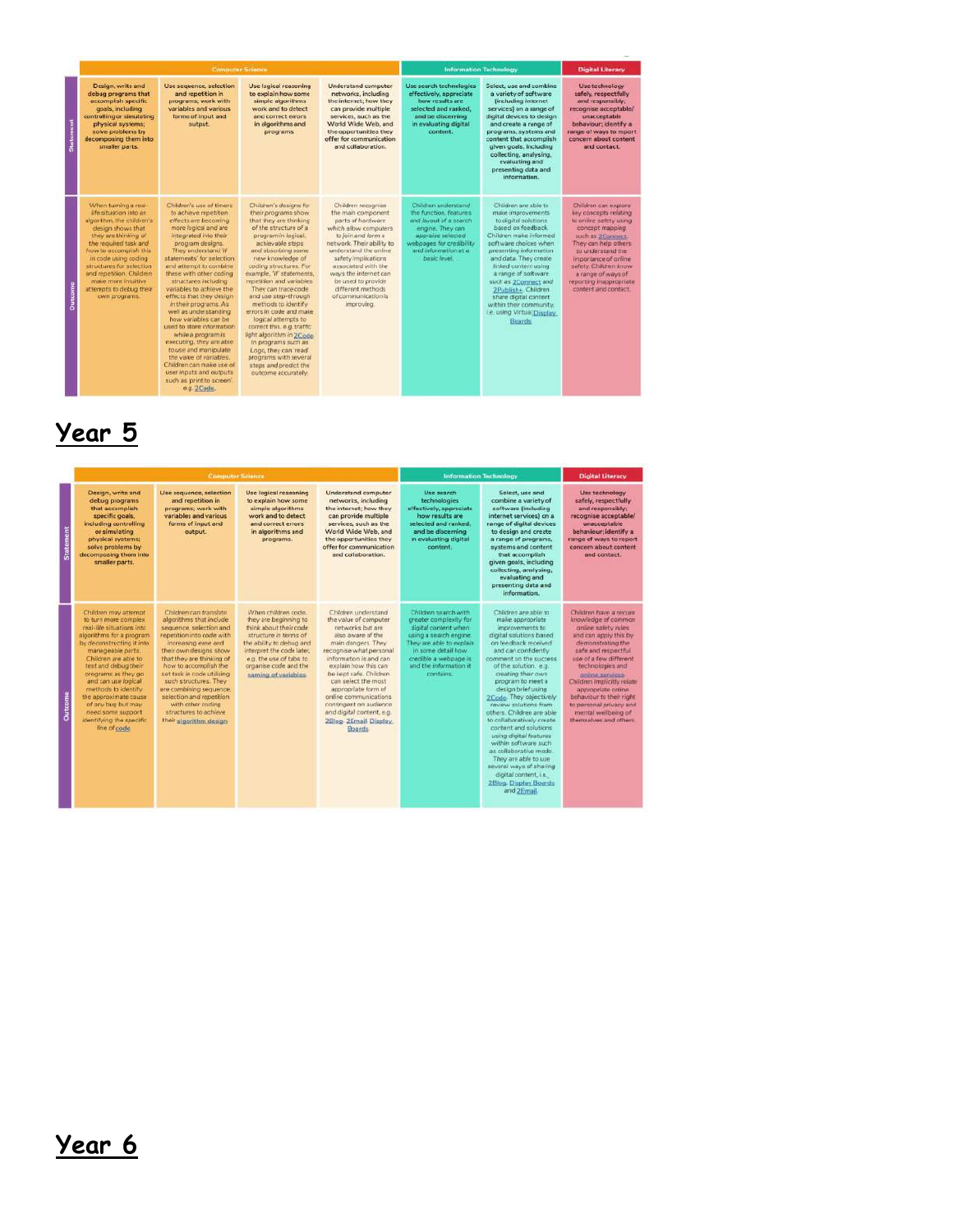| <b>Companie Science</b>                                                                                                                                                                                                                                                                                                                                                                                                                                                                                                                                                        |                                                                                                                                                                                                                                                                                                                                                                                                                                                                                                                              |                                                                                                                                                                                                   |                                                                                                                                                                                                                                                    | <b>Information Technology</b>                                                                                                                                                                                                                                                                                                                                                                                           |                                                                                                                                                                                                                                                                                                                                                                                                     | <b>Digital Literacy</b>                                                                                                                                                                                                                                                                                                                                                                    |  |
|--------------------------------------------------------------------------------------------------------------------------------------------------------------------------------------------------------------------------------------------------------------------------------------------------------------------------------------------------------------------------------------------------------------------------------------------------------------------------------------------------------------------------------------------------------------------------------|------------------------------------------------------------------------------------------------------------------------------------------------------------------------------------------------------------------------------------------------------------------------------------------------------------------------------------------------------------------------------------------------------------------------------------------------------------------------------------------------------------------------------|---------------------------------------------------------------------------------------------------------------------------------------------------------------------------------------------------|----------------------------------------------------------------------------------------------------------------------------------------------------------------------------------------------------------------------------------------------------|-------------------------------------------------------------------------------------------------------------------------------------------------------------------------------------------------------------------------------------------------------------------------------------------------------------------------------------------------------------------------------------------------------------------------|-----------------------------------------------------------------------------------------------------------------------------------------------------------------------------------------------------------------------------------------------------------------------------------------------------------------------------------------------------------------------------------------------------|--------------------------------------------------------------------------------------------------------------------------------------------------------------------------------------------------------------------------------------------------------------------------------------------------------------------------------------------------------------------------------------------|--|
| Dasign, write and<br>debug proprame that<br>accomplish specific.<br>gants, including<br>controlling or simulating<br>physical systems:<br>solve problems by<br>decomposing them into<br>cauglier parts.                                                                                                                                                                                                                                                                                                                                                                        | Use sequence, selection<br>and repetition in<br>programs; work with<br>variables and various<br>forms of input and<br>putput                                                                                                                                                                                                                                                                                                                                                                                                 | Use logical reasoning<br>to explain how some<br>simple algorithms<br>work and to detect<br>and correct emprs<br>in algorithms and<br>programs.                                                    | Livelarstand computer<br>networks, including<br>the internet; how they<br>can provide multiple<br>services, such as the<br>World Wide Web, and<br>the opportunities they<br>offer for communication<br>and collaboration.                          | <b>Use search technologies</b><br>affectively, appreciate.<br><b>Bow results are</b><br>selected and ranked.<br>sed be discerning<br>in insight primalizer ni<br>content.                                                                                                                                                                                                                                               | Select, use and combine<br>a variety of software.<br><b>Ilncluding internet</b><br>cervices) on a range of<br>digital devices to design<br>and create a range of<br>programs, systems and<br>content that accomplish<br>given goals, including<br>collecting, analysing.<br>evaluating and<br>presenting data and<br>information.                                                                   | Use technology<br>unfate respectfully.<br>and responsibly;<br>recognise acceptable/<br>unacceptable<br>behaviour: identify a<br>range of ways to report<br>concern about content<br>and contact.                                                                                                                                                                                           |  |
| Children are able to<br>fairly a more complex<br>programming task<br>with an algorithm by<br>stentificity the important<br>aspects of the face<br>pdictraction) and their<br>skrippingsowing them in a<br><b>Jogical www.usingthek</b><br>Anowledge of possible<br>coding structures and<br>applying ckills from<br>presious programs.<br>Children test and debug<br>their croorem as they get<br>and use logical mathods<br>to identify the cause of<br>bugs, demonstrating a<br>systematic approach<br>to try to identify a<br>particular line in code<br>cauting a problem. | Children translate<br>algorithms that include<br>sequence, selection and<br>repetition into code and<br>their own designs show<br>that they are thinking.<br>of how to accomplish.<br>the set tark in code<br>utilising such structures.<br>inclusing nesting<br>advertising suffice.<br>each other Coding<br>displays an improving.<br>anderstanding of<br>variables in coding.<br>brook as Assar Hughai<br>and movement, inputs<br>from the user of the<br>program such as button<br>clicks and the value of<br>functions. | Children are able to:<br>interpret a program in<br>parts and can make<br>logical attempts to put<br>the separate parts of<br>a complex algorithm<br>topether to explain the<br>program ex a whole | <b>Children</b> understand<br>and can explain in some<br>digit's the difference.<br>between the internet<br>and the World Wide<br>Weit: Children Inow<br>what a WAN and LAN<br>are and can ifeacribe<br>how they access the<br>internet.in school- | Children readily apply.<br>filters when searching<br>for digital content. They<br>are able to explain in<br>detail how credible a<br>webstace is and the<br>information it enntains.<br>They compare a nerve<br>of digital content<br>sources und are whit-<br>for early there in hereos.<br>of content quality and<br>вссигасу. Сплани ши-<br>critical thirdcing skills in<br>everyday use of ordre-<br>communication. | Children make class<br>connections to the<br>auctionity where<br>designing and creating<br>digital content. The<br>children design and<br>create their own bloos.<br>to become a content<br>creator on the internet.<br>e.g. 28top. They are<br>able to use mileria to:<br>workupte the guardity of<br>clipital volutions and<br>are able to identify<br>interovements, making<br>some refinements. | Children demonstrate<br>the sale and respectful<br>use of a range of<br>different technologies.<br>and incline aeropae.<br>They allentify more<br>discreet inappropriate<br><b>Inflavoluze through</b><br>developing cobcal<br>thinking, # & ZRespond<br>artistics They<br>recognize the value in<br>preserving their privacy<br>when online for their<br>own and ather people's<br>safety |  |

# **Accessing Units of Work – computing sessions**

Units of work can be found:

1) Select "Teachers"





### **Planning Steps for your Computing session.**

(Online Safety sessions will be separate)

| Step 1: Find your  | -Consult the long-term plan.                                                                                 |  |  |  |
|--------------------|--------------------------------------------------------------------------------------------------------------|--|--|--|
| unit               | - Log onto Purple Mash and download/print all documents                                                      |  |  |  |
| Step 2: Know your  | -Read the planning before every session and be clear what<br>the outcomes are and where this fits into their |  |  |  |
| learning outcomes. | Progression through computing curriculum.                                                                    |  |  |  |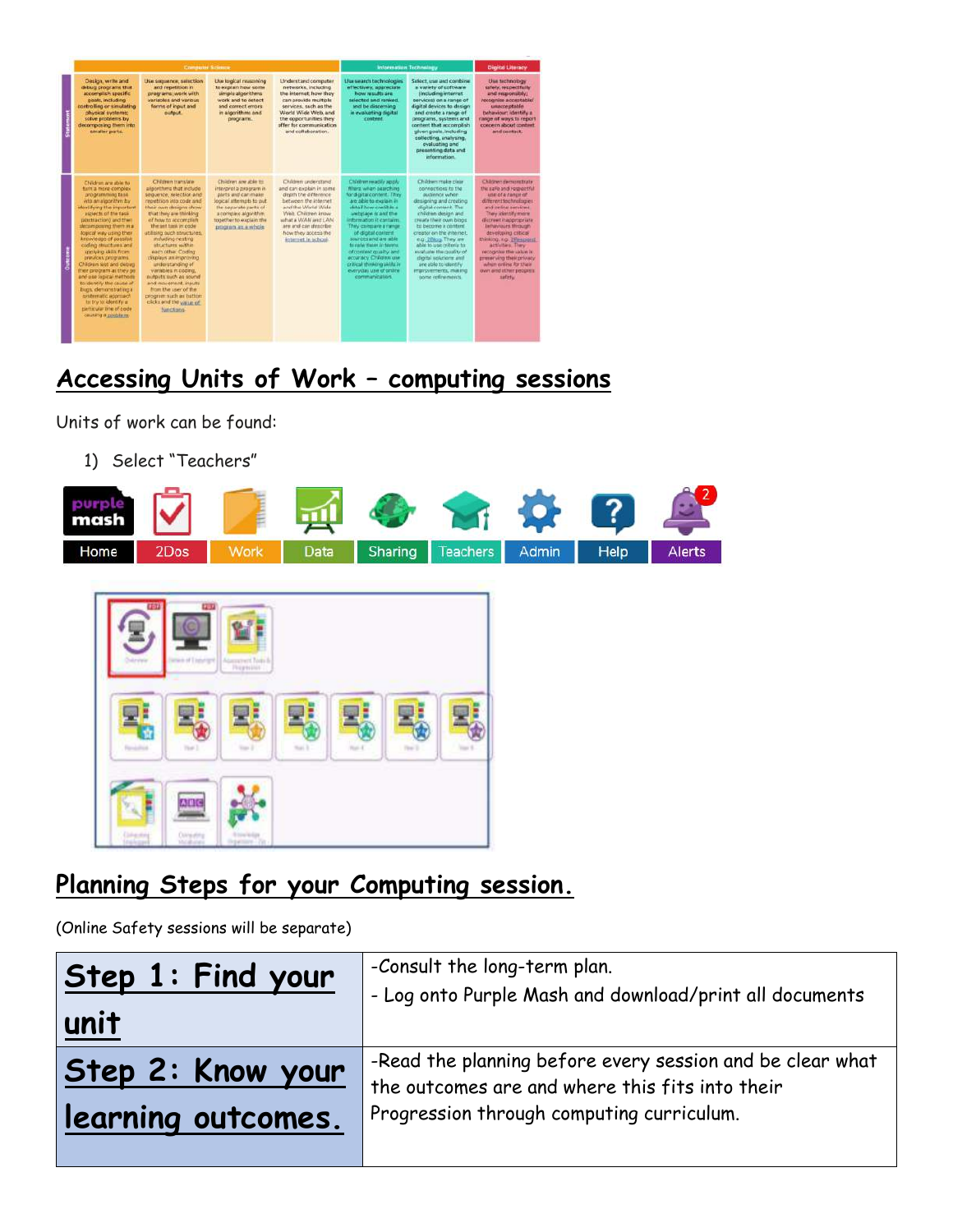|                  | - Ensure any Key Words are clearly explained and children<br>are using the correct terminology throughout the session.                                                                                                                                                                                                                                                                                         |
|------------------|----------------------------------------------------------------------------------------------------------------------------------------------------------------------------------------------------------------------------------------------------------------------------------------------------------------------------------------------------------------------------------------------------------------|
| Step 3: Delivery | -Begin every session with the "Be SMART" reminder.<br>The units are planned for you and there is no expectations<br>to produce extra planning. Use your IWB to model any<br>elements of the lesson which you should be aware of<br>before the session begins.<br>Children will then complete 1 lesson at a time ensuring that<br>any Key Words/Support sheets are provided to any<br>children who may need it. |
| Step 4:          | -At the end of every session, there will be a Learning<br>Outcome. Children should save work in your class folder so                                                                                                                                                                                                                                                                                           |
| Assessment       | that it is ready for you to check/mark is necessary and<br>ready for their next session as many of the lessons link on<br>from each other. Work should be saved every session as<br>this is easily accessible for Subject Lead to see and for<br>teachers to make accurate assessments during data drop.                                                                                                       |

### Online Safety

Today's pupils are growing up in an increasingly complex world, living their lives seamlessly on and offline. This presents many positive and exciting opportunities, but also challenges and risks. It is important to teach pupils about the underpinning knowledge and behaviors that can help pupils to navigate the online world safely and confidently regardless of the device, platform or app

It is crucial that we regularly promote "Be SMART" and this should be a reminder at the beginning of every computing session.

At CWSA we will use the following Long Term Plan to teach Online Safety. This will be taught every other week and planning from Project Evolve will be used. It is vital we teach each element of the Online Safety plan to ensure children have a firm grasp of Online Safety keeping emerging needs in mind. Our long term plan will take a flexible approach to meet the needs of the children. An assembly every term will be delivered based on the strand we are focusing on for that term. **THE STRANDS CAN BE MOVED TO MEET THE NEEDS OF YOUR CHILDREN.** Choose the LI's that you feel match the needs of your children best within the strand.

Please ensure you deliver an Online **Safety lesson once every other week using your PSHCE slot**.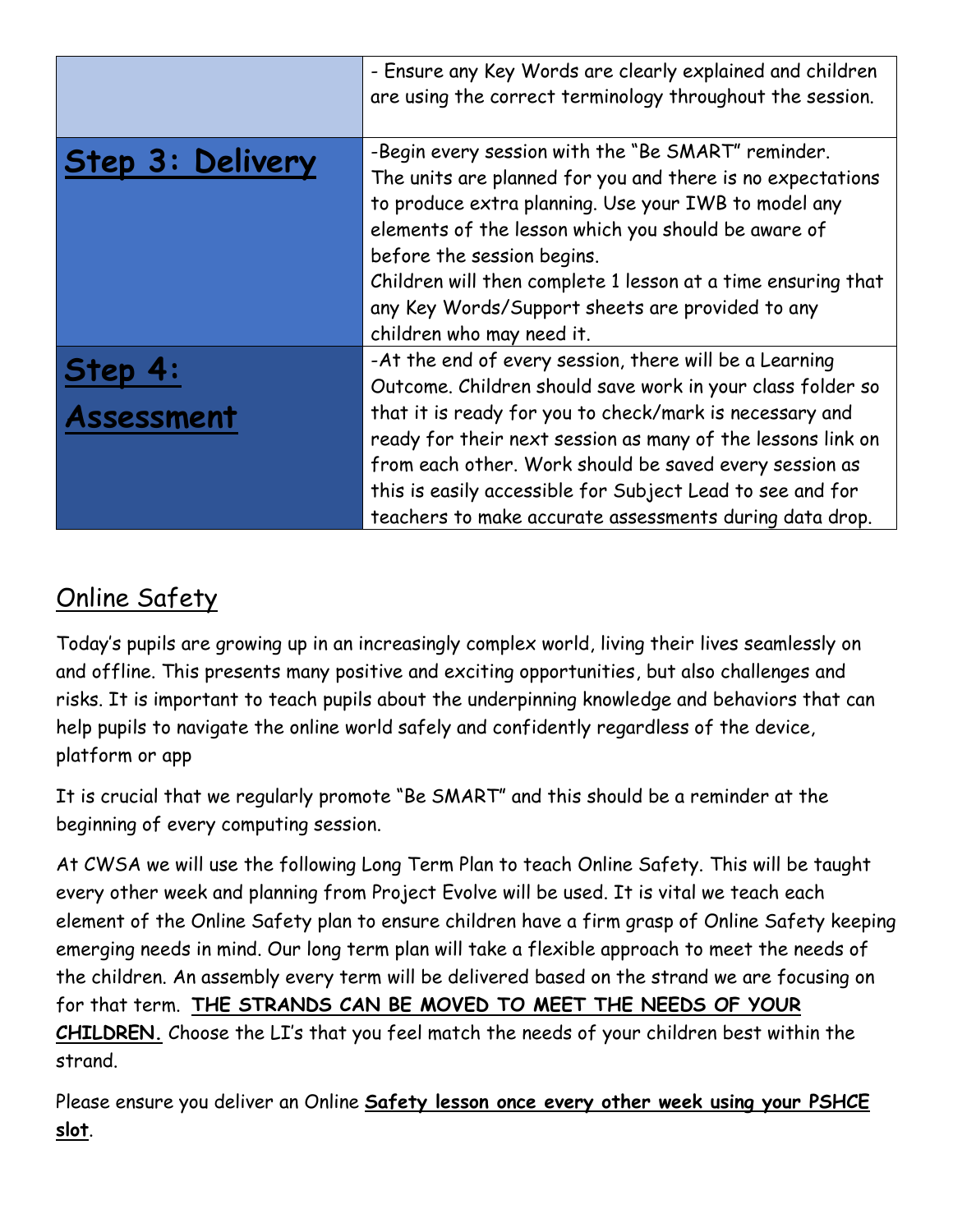TEACHERS: EXPORT and PRINT your planning. Details on how to below.

We will also mark SAFER INTERNET DAY every year which is the first Tuesday of February.

# **Long Term Plan**

| Year group                                                                                            | Autumn 1                   | Autumn 2                | Spring 1             | Spring 2                  | Summer 1                      | Summer 2                |  |
|-------------------------------------------------------------------------------------------------------|----------------------------|-------------------------|----------------------|---------------------------|-------------------------------|-------------------------|--|
| All                                                                                                   | Self-image<br>and identity | Online<br>Relationships | Online<br>Reputation | Online<br><b>Bullying</b> | Copyright<br>and<br>Ownership | Privacy and<br>Security |  |
| Coverage: THE STRANDS CAN BE MOVED TO MEET THE NEEDS OF YOUR CHILDREN. Choose the LI's that           |                            |                         |                      |                           |                               |                         |  |
| you feel match the needs of your children best within the strand. If you ever run out of LI's for any |                            |                         |                      |                           |                               |                         |  |
| strand please move to the next strand as there is plenty to cover throughout the whole year.          |                            |                         |                      |                           |                               |                         |  |
| Please ensure you deliver an Online Safety lesson once every other week using your PSHCE slot.        |                            |                         |                      |                           |                               |                         |  |

### **How to access Online Safety planning**

- **1) Log in on<https://projectevolve.co.uk/>**
- **2) Select Access Toolkit**



**3) Select resources**

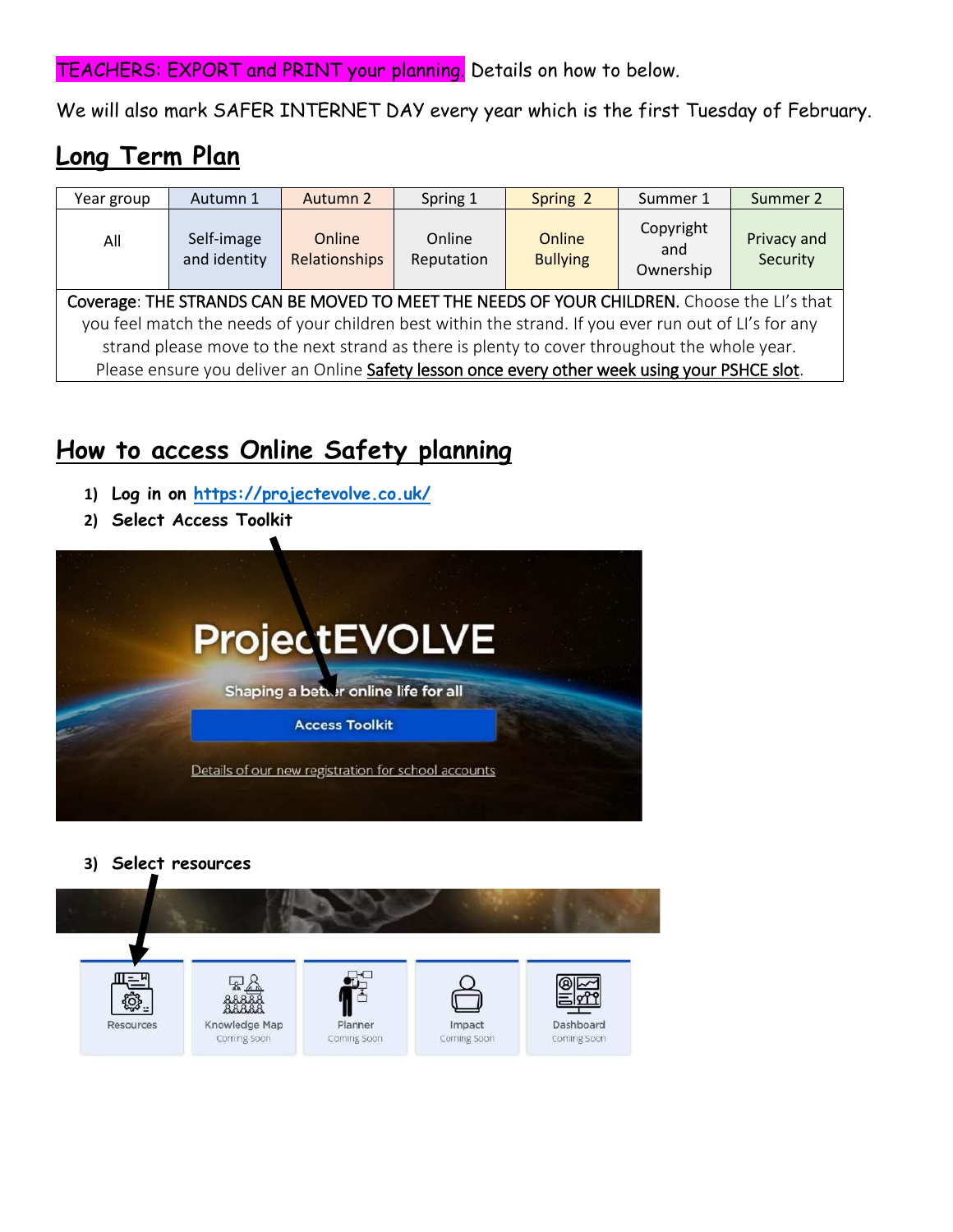#### **4) Select Year Group**



**5) Select the correct strand consulting the Long Term plan.**

#### **Select Strand**



#### **6) Select the lesson LI**

#### **Online Relationships**



**7) You will find all your resources and PowerPoints there. You can download them here. \*Please check the Questions and Descriptor too\***